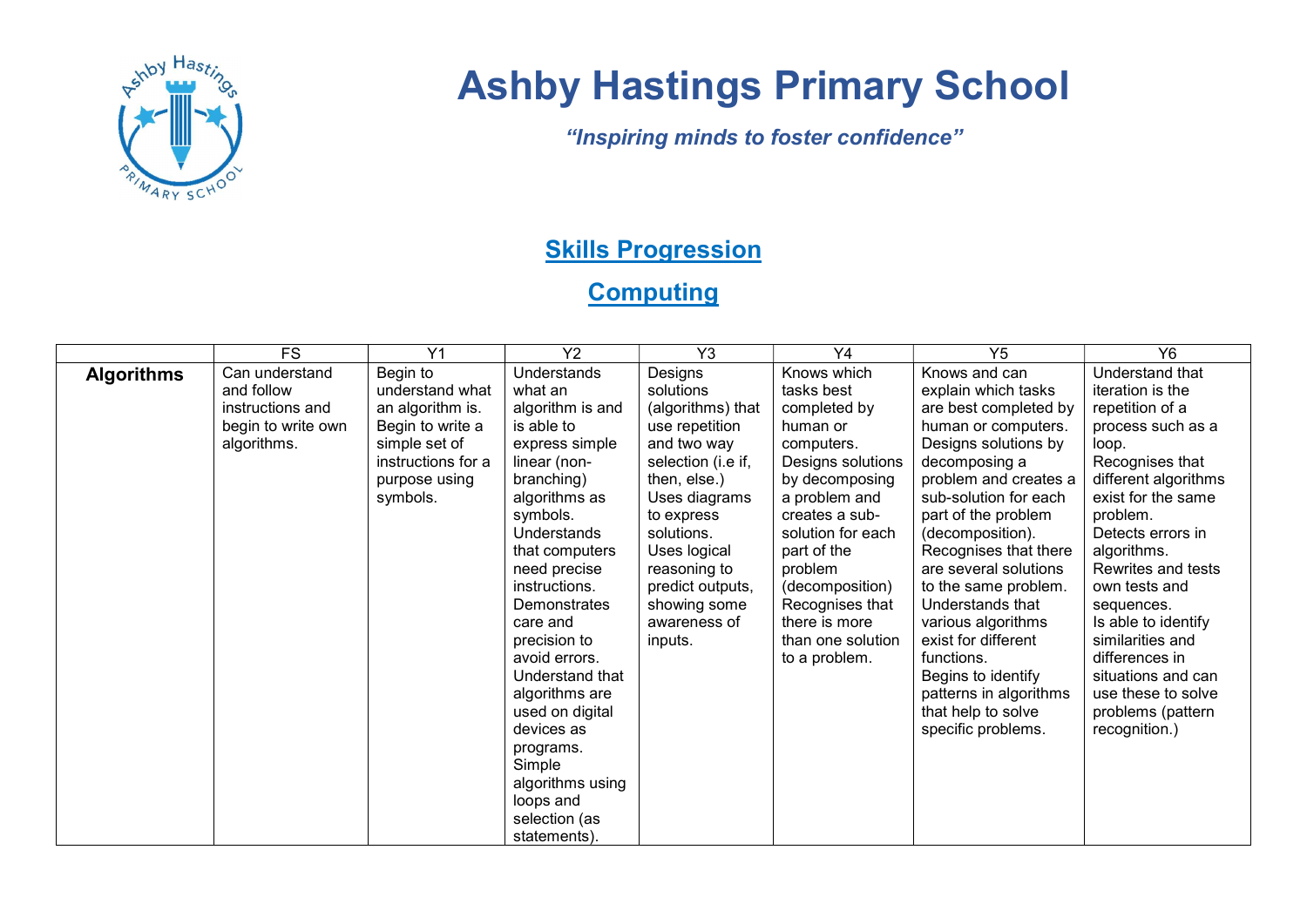|                       |                                           |                                | Uses logical                  |                                |                           |                                                |                                           |
|-----------------------|-------------------------------------------|--------------------------------|-------------------------------|--------------------------------|---------------------------|------------------------------------------------|-------------------------------------------|
|                       |                                           |                                | reasoning to<br>predict       |                                |                           |                                                |                                           |
|                       |                                           |                                | outcomes.                     |                                |                           |                                                |                                           |
|                       |                                           |                                | Detects and                   |                                |                           |                                                |                                           |
|                       |                                           |                                | corrects errors               |                                |                           |                                                |                                           |
|                       |                                           |                                | (debugging) in                |                                |                           |                                                |                                           |
|                       |                                           |                                | algorithms.                   |                                |                           |                                                |                                           |
| Programming           | Completes a simple                        | Knows that users               | Develops their                | Create programs                | Understands               | Understands that                               | Understands that                          |
| and                   | program on a                              | can develop their              | own programs                  | that implement                 | differences               | programming bridges                            | programming bridges                       |
| <b>Development</b>    | computer or device.                       | own programs.                  | e.g. robots.                  | algorithms to                  | between and               | the gap between                                | the gap between                           |
|                       | Begins to write own                       | Demonstrates                   | Uses arithmetic               | achieve given                  | appropriately             | algorithmic solutions                          | algorithmic solutions                     |
|                       | program/sequences                         | this by creating               | operators and                 | goals.                         | uses 'if' and 'if',       | and computers.                                 | and computers.                            |
|                       |                                           | simple programs                | what if                       | Identifies and                 | then and else             | Has practical                                  | Has practical                             |
|                       |                                           | e.g. on                        | statements and                | assigns                        | statements.               | experience of high                             | experience of high                        |
|                       |                                           | programmable                   | loops within                  | variables in                   | Uses variable             | level textural                                 | level textural                            |
|                       |                                           | robots.                        | programs.                     | programs.                      | and relational            | languages e.g.                                 | languages e.g.                            |
|                       |                                           | Executes.                      | Uses logical                  | Uses loop                      | operators within a        | standard libraries                             | standard libraries                        |
|                       |                                           | checks and                     | reasoning to                  | commands                       | loop to control           | when programming.                              | when programming.                         |
|                       |                                           | changes                        | predict the                   | "until" and                    | 'endings' in              | Uses some operators                            | Uses a range of                           |
|                       |                                           | programs.                      | behaviour of                  | sequences of                   | programs.                 | and expressions e.g.                           | operators and                             |
|                       |                                           | Understands that               | programs and                  | selection                      | Designs, writes           | Boolean.                                       | expressions e.g.                          |
|                       |                                           | programs                       | detects and                   | statements in                  | and debugs                | Starts to apply these                          | Boolean and applies                       |
|                       |                                           | execute by                     | corrects simple               | programs,                      | (modular)                 | in the context of                              | them in the context of                    |
|                       |                                           | following precise              | semantic errors               | including if, then,            | programs using            | program control (e.g.                          | program control (e.g.                     |
|                       |                                           | instructions.                  | i.e. debugging.               | else statements.               | procedures                | input/process/output.)                         | input/process/output.)                    |
|                       |                                           |                                |                               |                                | (algorithms).             |                                                | Starts to select the                      |
|                       |                                           |                                |                               |                                | Knows that a              |                                                | appropriate data                          |
|                       |                                           |                                |                               |                                | procedure can be          |                                                | types.                                    |
|                       |                                           |                                |                               |                                | used to hide              |                                                |                                           |
|                       |                                           |                                |                               |                                | details in                |                                                |                                           |
|                       |                                           |                                |                               |                                | programs.                 |                                                |                                           |
| <b>Data and Data</b>  | Uses data to                              | Recognises that                | Recognises the                | Understands                    | Understands and           | Knows why sorting                              | Knows that digital                        |
| <b>Representation</b> | answer questions                          | digital content                | different types of            | and can explain                | can clearly               | data in a 'flat file' can                      | computers use binary                      |
|                       | e.g. favourite colour                     | can be<br>represented in       | data e.g. text<br>and number. | the difference                 | explain the<br>difference | improve searching for<br>information.          | to represent all data.                    |
|                       | of class.                                 |                                |                               | between data                   | between data              | Performs more                                  | Understands how bit                       |
|                       | Uses computers to<br>make a table or list | many forms.<br>Begins to       | Appreciates that              | and information.               | and information.          |                                                | patterns represent<br>numbers and images. |
|                       | of data.                                  |                                | programs can<br>work with     | Knows why<br>sorting data in a | Knows why                 | complex searches for<br>information e.g. using | Knows that                                |
|                       | Begins to collect                         | distinguish<br>between some of | different types of            | 'flat file' can                | sorting data in a         | Boolean and relational                         | computers transfer                        |
|                       | data on a data                            | these forms and                | data.                         | improve                        | 'flat file' can           | operators.                                     | data in binary (code).                    |
|                       | logging device.                           | can explain the                | Recognises that               | searching for                  | improve                   | Analyses and                                   | Recognises the                            |
|                       | Begin to recognise                        | different ways                 | data can be                   | information.                   | searching for             | evaluates data and                             | relationship between                      |
|                       | that digital content                      | that they                      | structured in                 | Uses filters or                | information.              | information and                                | binary and file size                      |
|                       |                                           |                                |                               | can perform                    |                           | recognises that poor                           | (uncompressed)                            |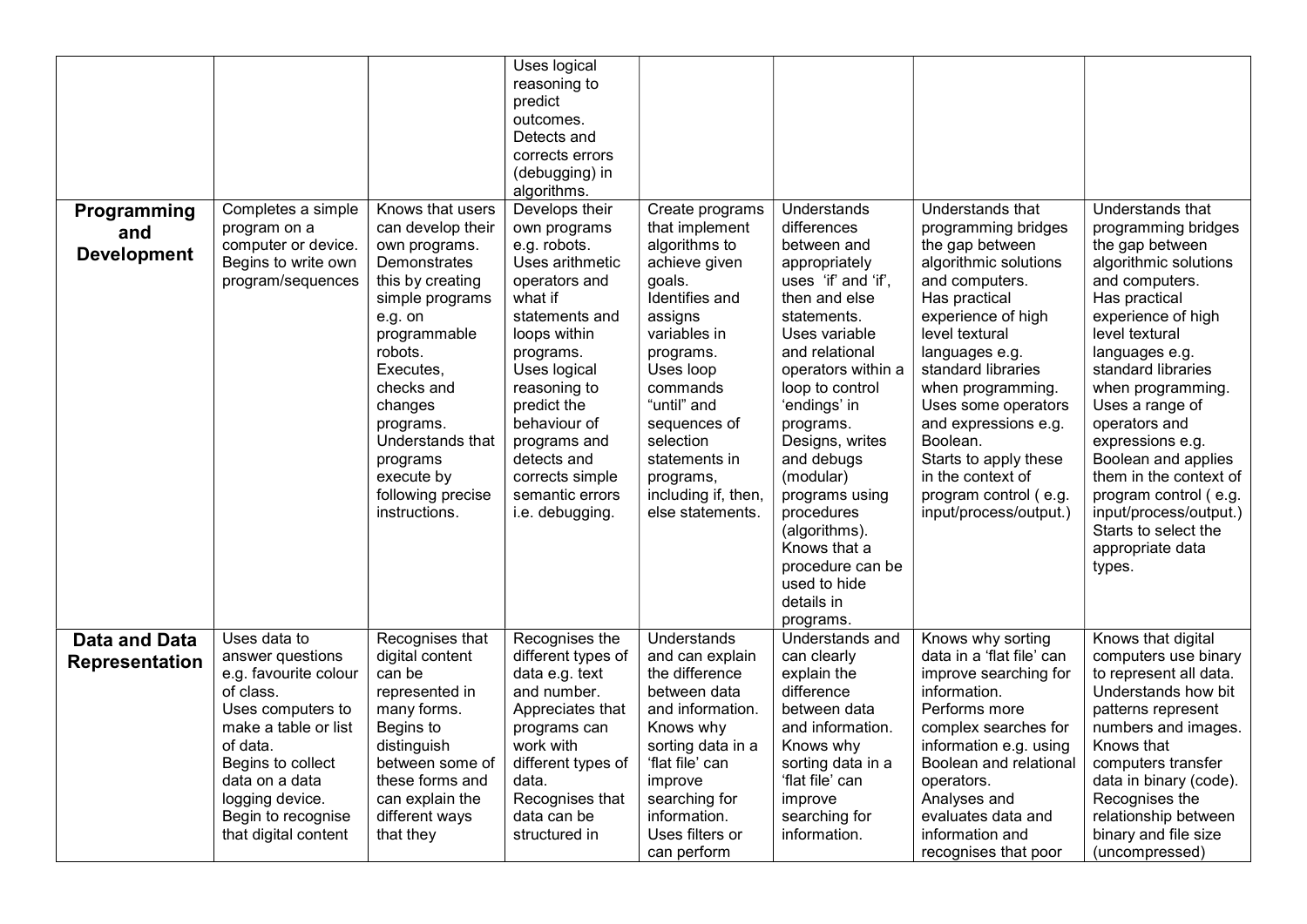|                                          | can be in many<br>forms.                                                                                                                                       | communicate<br>information.<br>Organises,<br>stores, edits and<br>manipulates data<br>in different digital<br>formats.                                                                                                            | tables to make it<br>useful.<br>Confidently<br>organises,<br>stores, edits and<br>manipulates<br>data in a range<br>of digital<br>formats.<br>Begins to<br>recognise the<br>difference<br>between data<br>and information.                                                                       | single criteria<br>searches for<br>information.                                                                                                                                                                                                                       | Performs more<br>complex<br>searches for<br>information e.g.<br>using Boolean<br>and relational<br>operators.<br>Analyses and<br>evaluates data<br>and information<br>and recognises<br>that poor quality<br>data leads to<br>unreliable results<br>and inaccurate<br>conclusions.                                                 | quality data leads to<br>unreliable results and<br>inaccurate<br>conclusions.<br>Begins to understand<br>that digital computers<br>are binary to<br>represent all data.<br>Begins to understand<br>how bit patterns<br>represent numbers<br>and images.                                                                | Defines data types:<br>real numbers and<br>Boolean.<br>Queries data on one<br>table using typical<br>query language.                                                                                                                                                                                                                                                                                                           |
|------------------------------------------|----------------------------------------------------------------------------------------------------------------------------------------------------------------|-----------------------------------------------------------------------------------------------------------------------------------------------------------------------------------------------------------------------------------|--------------------------------------------------------------------------------------------------------------------------------------------------------------------------------------------------------------------------------------------------------------------------------------------------|-----------------------------------------------------------------------------------------------------------------------------------------------------------------------------------------------------------------------------------------------------------------------|------------------------------------------------------------------------------------------------------------------------------------------------------------------------------------------------------------------------------------------------------------------------------------------------------------------------------------|------------------------------------------------------------------------------------------------------------------------------------------------------------------------------------------------------------------------------------------------------------------------------------------------------------------------|--------------------------------------------------------------------------------------------------------------------------------------------------------------------------------------------------------------------------------------------------------------------------------------------------------------------------------------------------------------------------------------------------------------------------------|
| <b>Hardware and</b><br><b>Processing</b> | <b>Uses ICT hardware</b><br>to interact with age<br>appropriate<br>computer software.<br>Start to recognise<br>that computers<br>need programs to<br>function. | Understands that<br>computers have<br>no intelligence<br>and can do<br>nothing unless a<br>program is used.<br>Recognises that<br>all software<br>executed (used)<br>on digital devices<br>is programmed<br>(look at<br>examples) | Recognises that<br>a range of digital<br>devices can be<br>considered a<br>computer (look<br>at examples).<br>Recognises and<br>uses a range of<br>input and output<br>devices (e.g.<br>robotics)<br>Understands<br>how programs<br>specify the<br>function of a<br>general purpose<br>computer. | Recognise that<br>computers<br>collect data from<br>various input<br>devices e.g.<br>sensors and<br>application<br>software.<br>Understand the<br>difference<br>between<br>hardware and<br>application<br>software and<br>their roles within<br>a computer<br>system. | Understands why<br>and when<br>computers are<br>used.<br>Understands the<br>main functions of<br>the operating<br>systems.<br>Knows the<br>difference<br>between<br>physical, wireless<br>and mobile<br>networks. Look at<br>examples e.g.<br>internet: how they<br>provide multiple<br>services such as<br>the world wide<br>web. | Recognise the<br>function of the main<br>internal parts of basic<br>computer designs<br>(architecture.)<br>Begins to understand<br>the concept behind<br>the fetch-execute<br>cycle.<br>Starts to appreciate<br>that there is a range<br>of operating systems<br>and application<br>software for the same<br>hardware. | Recognises and<br>understands the<br>function of the main<br>internal parts of basic<br>computer designs<br>(architecture.)<br>Understands the<br>concepts behind the<br>fetch-execute cycle.<br>Knows that there is a<br>range of operating<br>systems and<br>application software<br>for the same<br>hardware.<br>Tests, contrasts and<br>evaluates the<br>effectiveness of<br>operating systems<br>(eg. Windows<br>android) |
| <b>Communication</b><br>and Networks     | Uses digital devices<br>and computers to<br>communicate e.g.<br>webcams.<br>Accesses and<br>saves information<br>on a class network<br>folder.                 | Obtains content<br>from the world<br>wide web using a<br>web browser.<br>Understand the<br>importance of<br>communicating<br>safely and                                                                                           | Navigates the<br>web and can<br>carry out simple<br>web searches to<br>collect digital<br>content.<br>Demonstrates<br>use of                                                                                                                                                                     | Understands the<br>difference<br>between the<br>internet and<br>internet services<br>e.g. world wide<br>web.                                                                                                                                                          | Understands how<br>to effectively use<br>search engines<br>and knows how<br>search results<br>are selecting<br>including that<br>search engines                                                                                                                                                                                    | Understands how<br>search engines rank<br>search results and<br>test some of these<br>systems.<br>Understands how to<br>construct static web                                                                                                                                                                           | Understands how<br>search engines rank<br>search results.<br>Clearly evaluates<br>these systems.<br>Understands how to<br>construct static web                                                                                                                                                                                                                                                                                 |